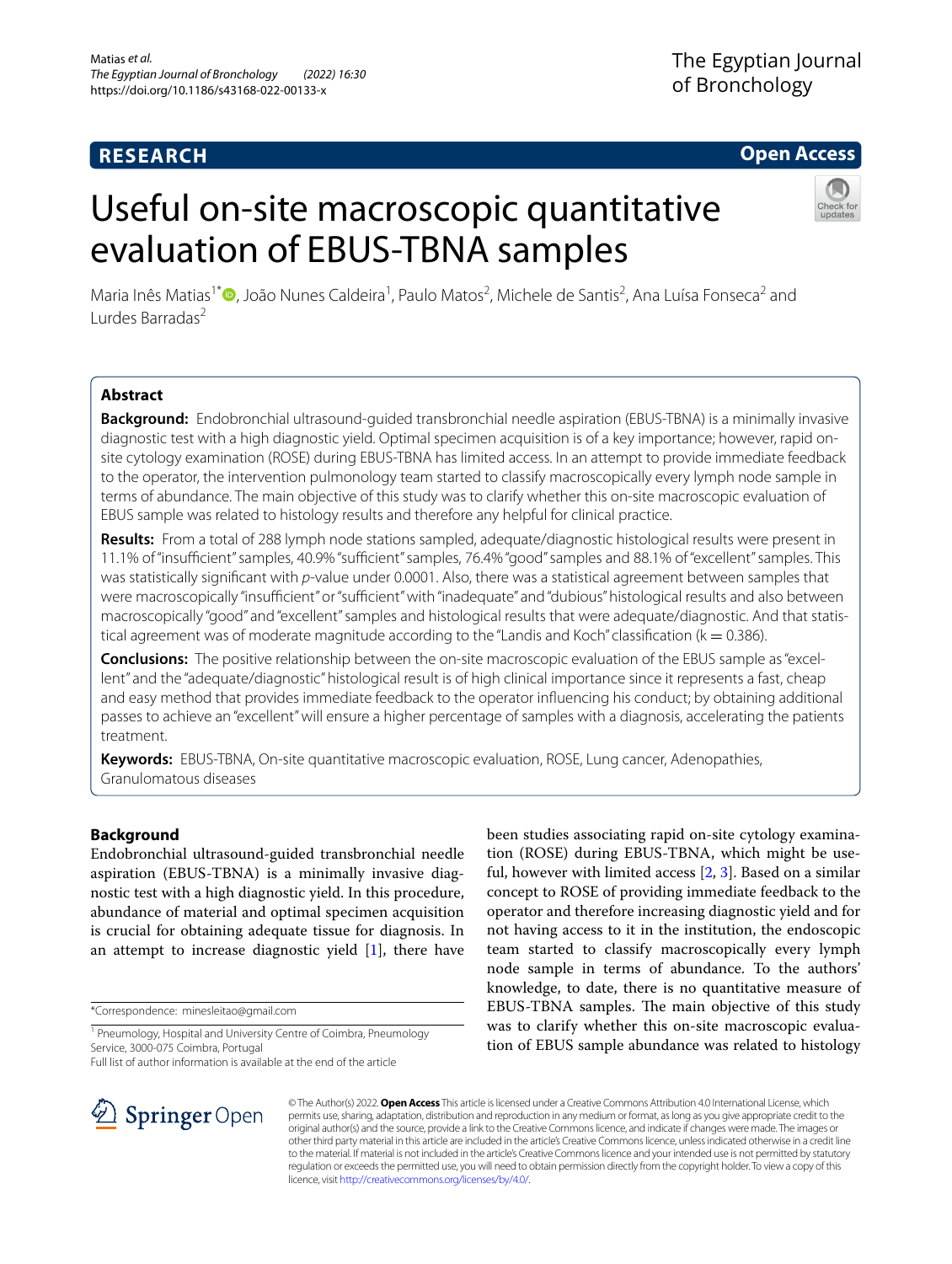<span id="page-1-0"></span>**Table 1** Macroscopic evaluation of EBUS-TBNA samples

|                    | <b>Insufficient</b> | <b>Sufficient</b>                        | Good                                        | <b>Excellent</b>   |
|--------------------|---------------------|------------------------------------------|---------------------------------------------|--------------------|
| <b>Description</b> | No visible material | Blurred saline or<br>Few small fragments | One filament or<br>Multiple small fragments | Multiple filaments |
| <b>Example</b>     |                     |                                          |                                             |                    |

<span id="page-1-1"></span>

|  | <b>Table 2</b> Histological classification of samples |  |  |
|--|-------------------------------------------------------|--|--|
|--|-------------------------------------------------------|--|--|

| <b>Classification</b> | Description                                                                                                             |
|-----------------------|-------------------------------------------------------------------------------------------------------------------------|
| Inadequate            | Containing a preponderance of bronchial cells, a minority or no lymphocytes, and no<br>findings specific to a diagnosis |
| <b>Dubious</b>        | Minority of lymphocytes that might correspond to blood contamination                                                    |
| Adequate/positive     | Containing a preponderance of lymphocytes or containing features specific to a diagnosis                                |
|                       |                                                                                                                         |

results, namely lymph node representativeness or disease diagnosis and therefore any helpful for clinical practice.

# **Methods**

Retrospective study of patients undergoing EBUS-TBNA in the year of 2018. All procedures were performed with an EBUS bronchoscope (BF-UC180F Olympus) and Olympus ViziShot 22-g needle. The procedures were monitored and performed under general anaesthesia or mild sedation after patients signed a written informed consent. The lymph nodes to be sampled were left up to the discretion of each operator, who made a decision based on image, association with higher cancer staging and/or ease of sampling. At least three needle passes were conducted for each location as recommended [\[4](#page-3-3)]. Fragments of tissue were removed gently and put in a formalin solution, and assessment was made on cell block. The fragments were evaluated as "insufficient", "sufficient", "good" and "excellent" according to material abundance as exemplifed in Table [1](#page-1-0).

Patient demographic variables, procedure variables and histologic reports were analysed. Because there is no "gold standard" for EBUS specimen adequacy and being aware of cellular "contaminants" that are acquired when the needle passes through the tracheal wall en route to the targeted lesion, authors classifed histological results as "inadequate", "dubious" or "adequate/diagnostic" as described in Table [2.](#page-1-1)

<span id="page-1-2"></span>**Table 3** Excluded EBUS procedures

| <b>Excluded procedures</b>                         | n |  |
|----------------------------------------------------|---|--|
| Biopsy of other structure rather than a lymph node | 6 |  |
| Vascular interposition that enables the biopsy     | 4 |  |
| The lesion was in fact a cyst                      | २ |  |

Statistical analyses were made by SPSS; comparisons were performed with chi-square test and agreement by Cohen's *K*-test. Agreement's magnitude was classifed according to Landis and Koch classifcation. All tests were two sided, and a *p*-value < 0.05 was considered to be statistically signifcant.

# **Results**

One-hundred thirty-four EBUS-TBNA were conducted in the year of 2018; 13 exams were excluded for corresponding solely to biopsies of structures other than lymph nodes or exams in which biopsy was not possible as described in Table [3.](#page-1-2) A total of 121 procedures were included, corresponding to 117 patients.

Of the 117 patients included,  $68.37\%$  ( $n = 80$ ) were male and 31.62% were female ( $n = 37$ ). The mean age was 64.1 years (*SD* 11.1 years).

The indications for EBUS-TBNA conducted in 2018 were lung micronodules/nodules and adenopathies in 24 exams (19.84%), lung mass and adenopathies in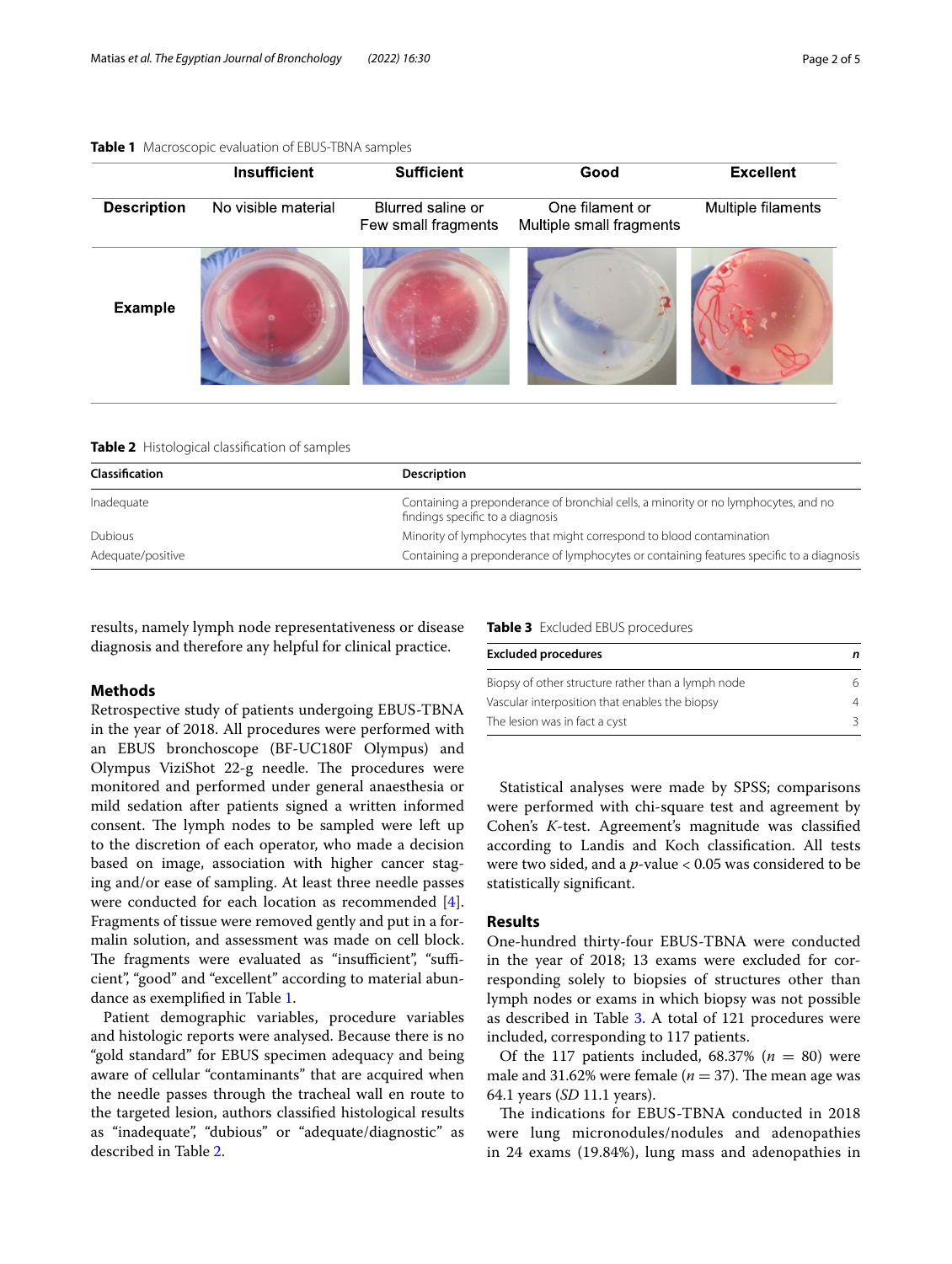#### <span id="page-2-0"></span>**Table 4** Motives for EBUS execution

|                           |                                                  | n   | $\%$  |
|---------------------------|--------------------------------------------------|-----|-------|
| Without previous diagnose | Lung micronodules/nodules 24<br>and adenopathies |     | 19.84 |
|                           | Lung mass and adenopa-<br>thies                  | 26  | 21.49 |
|                           | Isolated adenopathies                            | 22  | 18.18 |
| With previous diagnose    | Cancer staging                                   | 28  | 23.14 |
|                           | Suspicion of cancer recur-<br>rence              | 21  | 17.35 |
| Total                     |                                                  | 121 | 100   |

26 exams (21.49%), isolated adenopathies in 22 exams (18.18%), cancer staging in 28 exams (23.14%) and suspicion of cancer recurrence in 21 exams (17.35%) (Table [4\)](#page-2-0). Only 7 procedures (5.7%) were made under mild sedation with midazolam and 114 (94,3%) under general anaesthesia. During these procedures, a total of 288 lymph node stations were sampled. The median number of lymph node stations biopsied per procedure was 2.1. The median number of lymph node stations biopsied per procedure under mild sedation with midazolam was 1.5 and 2.18 with general anaesthesia. There was at least 1 station punctured and a maximum of 5 stations punctured in the procedures analysed. The mean number that each lymph node station was punctured was of 3.81 times, and there was no signifcant diference in the number of punctures of lymph nodes' samples classified as "insufficient" (3.33 times), "sufficient" (3.63 times), "good" (3.56 times) or "excellent"(3.59 times).

Location of the lymph nodes biopsied according to the IASLC classifcation [[5\]](#page-3-4) is described in Table [5](#page-2-1).

The most common lymph node station biopsied was station 7 (34.03%), followed by station 4R (26.02%) and station 11R (18.06%). No statistical diference was found between the station number and histological adequacy, since some stations were rarely punctured.

By cross tabulation, macroscopically "insufficient" samples were mostly inadequate  $(n = 9/88.9\%)$ , and only 1 sample was adequate/diagnostic (1.1%) in the histological classifcation. Of the 22 macroscopically "sufficient" samples, 3.8% were inadequate, 27.5% were dubious and 40.9% were adequate/diagnostic by histological classifcation. From the 55 macroscopically "good" samples, 20.0% were inadequate and 76.4% adequate. And fnally, from the 178 macroscopically "excellent" samples, 88.1% were adequate/diagnostic, only 6.4% were dubious, and 5.4% were inadequate by histological classification. This was statistically significant with *p*-value under 0.0001. This is described in Table [6.](#page-3-5)

| Location of the lymph nodes biopsied |                |       |  |
|--------------------------------------|----------------|-------|--|
| <b>Station</b>                       | n              | $\%$  |  |
| 2L                                   | 2              | 0.69  |  |
| 2R                                   | $\overline{2}$ | 0.69  |  |
| 3p                                   | 1              | 0.36  |  |
| 4L                                   | 25             | 8.68  |  |
| 4R                                   | 75             | 26.02 |  |
| $\overline{7}$                       | 98             | 34.03 |  |
| 10L                                  | $\overline{4}$ | 1.39  |  |
| <b>10R</b>                           | $\overline{4}$ | 1.39  |  |
| 11L                                  | 21             | 7.29  |  |
| <b>11R</b>                           | 52             | 18.06 |  |
| 12L                                  | 1              | 0.36  |  |
| 12R                                  | 3              | 1.04  |  |

Moreover, there was a statistical concordance between samples that were macroscopically "insufficient" or "suffcient" with "inadequate" and "dubious" histological results. Also, between macroscopically "good" and "excellent" samples and histological results that were adequate/ diagnostic. And that statistic concordance  $(k = 0.386)$ was of moderate magnitude according to the "Landis and Koch" classifcation.

Total number of stations biopsied **288 100**

## **Discussion**

Macroscopic quantitative evaluation of EBUS-TBNA samples is statistically related to histological results, being the macroscopically "excellent" samples more often (88.2%) representative of lymph node or diagnostic.

From the 202 samples classifed as "excellent", 11 were considered "inadequare", and 13 were considered "dubious" by fnal cytologic diagnosis, totalling 11.8%, somewhat higher than other published studies, where samples considered adequate/satisfatory by ROSE [\[6](#page-3-6)[–9\]](#page-4-0) resulted in about 5% of inconclusive/indeterminate samples by final cytologic diagnosis. This probably means that the histological material was made by cellular "contaminants", acquired when the needle passed through the tracheal wall en route to the targeted lesion, extensive necrosis, blood or insufficient lymphoid or neoplastic cells, therefore not meeting the histological criteria for adequate/positive.

Moreover, when samples were classifed as "insufficient" or "sufficient" in our study, 88.9% and 59.1%, were considered "inadequare" or "dubious" by cytology respectively. These percentages are very satisfactory since in a study using ROSE [[6\]](#page-3-6), 50.6% of samples classifed

<span id="page-2-1"></span>**Table 5** Location of the lymph nodes biopsied according to the IASLC classifcation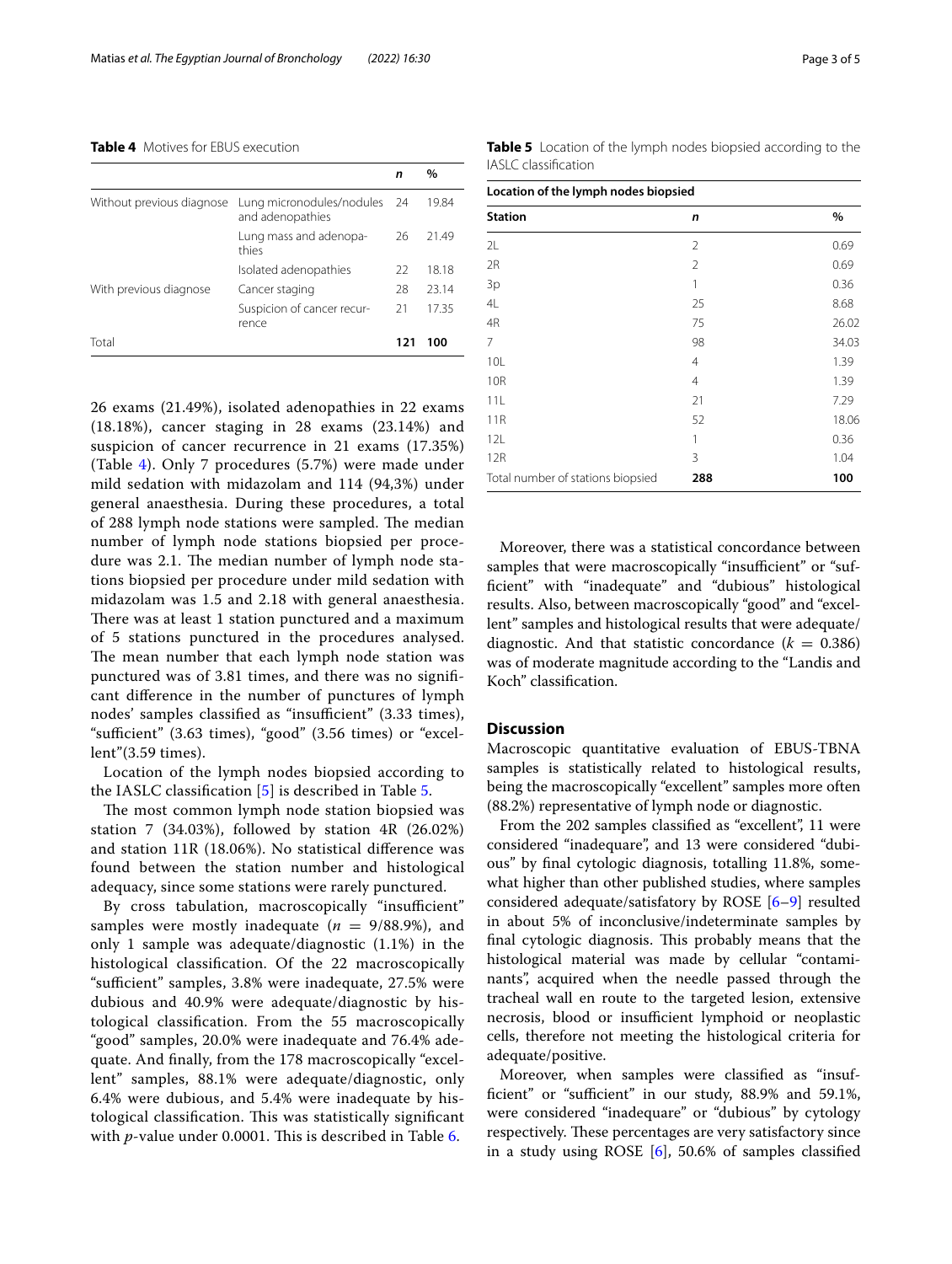|                        |              | <b>Histological classification</b> |                | <b>Total</b>        |              |
|------------------------|--------------|------------------------------------|----------------|---------------------|--------------|
|                        |              | Inadequate                         | <b>Dubious</b> | Adequate/diagnostic |              |
| Macroscopic evaluation | Insufficient | 8 (88.9%)                          | $0(0.0\%)$     | $1(11.1\%)$         | $9(100.0\%)$ |
|                        | Sufficient   | 7(31.8%)                           | 6(27.3%)       | $9(40.9\%)$         | 22 (100.0%)  |
|                        | Good         | 11 (20.0%)                         | $2(3.6\%)$     | 42 (76.4%)          | 55 (100.0%)  |
|                        | Excellent    | 11 (5.4%)                          | 13 (6.4%)      | 178 (88.1%)         | 202 (100.0%) |
| Total                  |              | 37 (12.8%)                         | 21 (7.3%)      | 230 (79.9%)         | 288 (100.0%) |

<span id="page-3-5"></span>**Table 6** Macroscopic evaluation versus histologic evaluation cross tabulation

as inadequate remained inadequate on fnal cytologic diagnosis.

This study had some limitations. It was conducted in a single centre, and the macroscopic evaluation might be considered too subjective. Also, because ROSE is not available in our institution, there was no direct comparison/agreement between ROSE and our macroscopic evaluation of the same sample.

On the other hand, the proposed macroscopic classifcation in this study had positive statistical results, not too far from ROSE, and does not require any further economic or human resourses, that is, a pathologist readily available at the time of the procedure, which most institutions do not dispose. It is a practical, easy, cheap, fast and on-site classifcation that provides immediate feedback to the operator, potencially shortening the duration of the procedure and/or ensuring a higher percentage of samples with a diagnosis.

## **Conclusions**

Although it is a subjective way of quantifying samples, authors consider this fndings of high clinical importance since this represents a fast, cheap and easy method that evaluates the adequacy and representativeness of the material obtained for fnal interpretation by cytology in the absence of ROSE. This immediate macroscopic evaluation should infuence the procedure, namely, obtaining additional passes trying to achieve an "excellent" sample and thereby potentially lowering nondiagnostic sampling.

#### **Abbreviations**

EBUS: Endobronchial ultrasound; EBUS-TBNA: Endobronchial ultrasoundguided transbronchial needle aspiration; IASLC: The International Association for the Study of Lung Cancer; ROSE: Rapid on-site cytology examination.

#### **Authors' contributions**

MIM conceived this article. JNC contributed for the data analysis. MdS and PM are the pneumologists that aquired the EBUS-TBNA samples and classifed them macroscopically. ALF and LB revised the article critically for important intellectual content. All the authors contributed to the interpretation of the results and have read and approved the manuscript.

#### **Funding**

Not applicable.

#### **Availability of data and materials**

We are available to provide the study data.

## **Declarations**

#### **Ethics approval and consent to participate**

This study was aproved by the ethical comité of Portuguese Institute of Oncology of Coimbra. Reference number not available.

#### **Consent for publication**

Not applicable — identifying images or other personal or clinical details of participants was not presented so that anonymity is not compromised.

#### **Competing interests**

The authors declare that they have no competing interests.

#### **Author details**

<sup>1</sup> Pneumology, Hospital and University Centre of Coimbra, Pneumology Service, 3000-075 Coimbra, Portugal. <sup>2</sup> Department of Pneumology, Portuguese Oncology Institute of Coimbra, Pneumology Service, Coimbra, Portugal.

Received: 22 July 2021 Accepted: 22 April 2022 Published online: 18 May 2022

#### **References**

- <span id="page-3-0"></span>1. Fernández-Bussy S, Labarca G, Canals S, Caviedes I, Folch E, Majid A (2015) Diagnostic yield of endobronchial ultrasound-guided transbronchial needle aspiration for mediastinal staging in lung cancer. J Bras Pneumol. 41(3):219–224. <https://doi.org/10.1590/S1806-37132015000004466>
- <span id="page-3-1"></span>2. Trisolini R, Cancellieri A, Tinelli C, De Biase D, Valentini I, Casadei G et al (2015) Randomized trial of endobronchial ultrasound-guided transbronchial needle aspiration with and without rapid on-site evaluation for lung cancer genotyping. Chest 148:1430–1437. [https://doi.org/10.1378/chest.](https://doi.org/10.1378/chest.15-0583) [15-0583](https://doi.org/10.1378/chest.15-0583)
- <span id="page-3-2"></span>3. VanderLaan P, Wang H, Majid A, Folch E (2014) Endobronchial Ultrasoundguided transbronchial needle aspiration (EBUS-TBNA): an overview and update for the cytopathologist. Cancer Cytopathology. 122:561–576. <https://doi.org/10.1002/cncy.21431>
- <span id="page-3-3"></span>4. Van Der Heijden EH, Casal RF, Trisolini R, Steinfort DP, Hwangbo B, Nakajima T, Guldhammer-Skov B, Rossi G, Ferretti M, Herth FF, Yung R, Krasnik M (2014) Guideline for the acquisition and preparation of conventional and endobronchial ultrasound-guided transbronchial needle aspiration specimens for the diagnosis and molecular testing of patients with known or suspected lung cancer. Respiration 88:500–517. [https://doi.org/](https://doi.org/10.1159/000368857) [10.1159/000368857](https://doi.org/10.1159/000368857)
- <span id="page-3-4"></span>5. Lim W, Ridge CA, Nicholson AG, Mirsadraee S (2018) The 8th lung cancer TNM classifcation and clinical staging system: review of the changes and clinical implications. Quant Imaging Med Surg. 8(7):709–718. [https://doi.](https://doi.org/10.21037/qims.2018.08.02) [org/10.21037/qims.2018.08.02](https://doi.org/10.21037/qims.2018.08.02)
- <span id="page-3-6"></span>6. Gupta N, Klein M, Chau K, Vadalia B, Khutti S, Gimenez C, Das K (2018) Adequate at rapid on-site evaluation (ROSE), but inadequate on fnal cytologic diagnosis: analysis of 606 cases of endobronchial